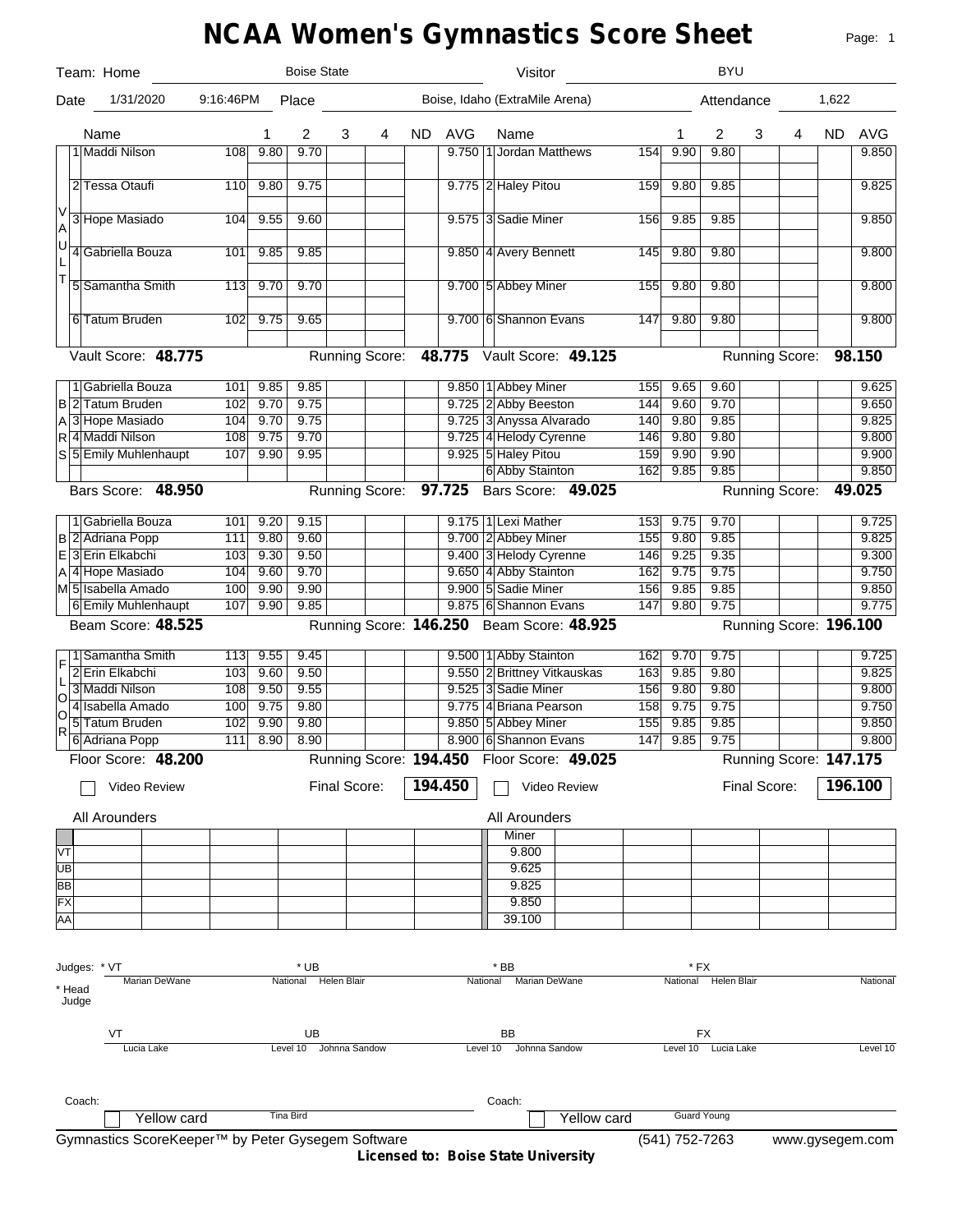# **Team Standing**

| Meet: Boise St, BYU<br>Date: 1/31/2020 |        |        |        |        | Page: 1<br>1/31/2020 9:14pm |
|----------------------------------------|--------|--------|--------|--------|-----------------------------|
| # Team Name                            | Vault  | Bars   | Beam   | Floor  | Final                       |
| BYU                                    | 49.125 | 49.025 | 48.925 | 49.025 | 196.100                     |
| 2 Boise State                          | 48.775 | 48.950 | 48.525 | 48.200 | 194.450                     |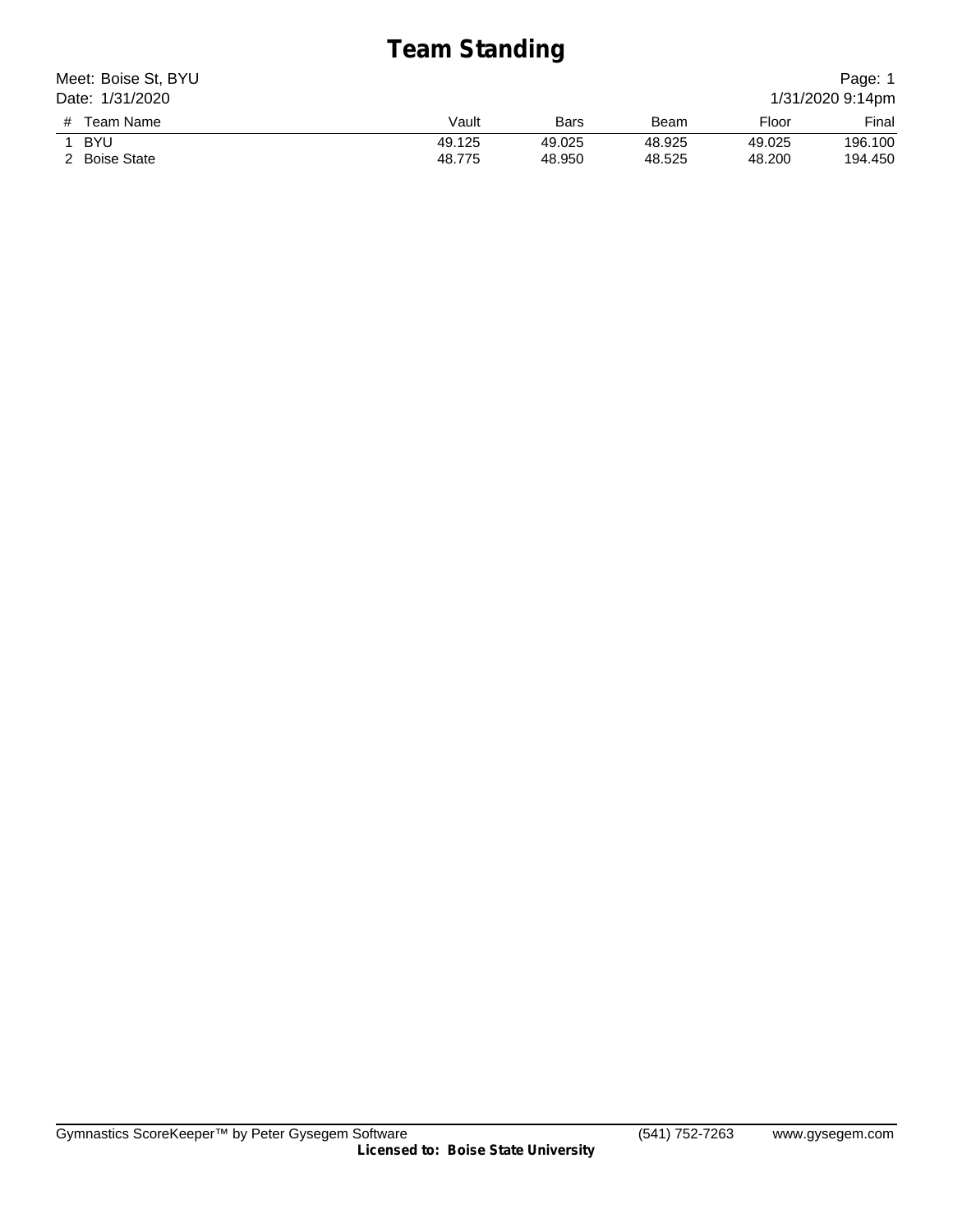# **Team Results Detail**

Meet: Boise St, BYU Page: 1 Date: 1/31/2020 9:15pm

| <b>BYU</b> |                            |         |        |             |        |        | Place: 1  |
|------------|----------------------------|---------|--------|-------------|--------|--------|-----------|
| Num.       | Name                       |         | Vault  | <b>Bars</b> | Beam   | Floor  | AllAround |
| 140        | Anyssa Alvarado            |         |        | 9.825       |        |        |           |
| 144        | Abby Beeston               |         |        | 9.650       |        |        |           |
| 145        | <b>Avery Bennett</b>       |         | 9.800  |             |        |        |           |
| 146        | <b>Helody Cyrenne</b>      |         |        | 9.800       | 9.300  |        |           |
| 147        | <b>Shannon Evans</b>       |         | 9.800  |             | 9.775  | 9.800  |           |
| 150        | <b>Lindsey Hunter</b>      |         |        | 9.850       |        |        |           |
| 153        | Lexi Mather                |         |        |             | 9.725  |        |           |
| 154        | <b>Jordan Matthews</b>     |         | 9.850  |             |        |        |           |
| 155        | Abbey Miner                |         | 9.800  | 9.625       | 9.825  | 9.850  | 39.100    |
| 156        | Sadie Miner                |         | 9.850  |             | 9.850  | 9.800  |           |
| 158        | <b>Briana Pearson</b>      |         | 9.600  |             |        | 9.750  |           |
| 159        | <b>Haley Pitou</b>         |         | 9.825  | 9.900       |        |        |           |
| 160        | Adeline Rieder             |         |        |             |        | 9.700  |           |
| 161        | <b>Elease Rollins</b>      |         |        |             | 9.800  |        |           |
| 162        | Abby Stainton              |         |        | 9.850       | 9.750  | 9.725  |           |
| 163        | <b>Brittney Vitkauskas</b> |         |        |             |        | 9.825  |           |
|            |                            | Totals: | 49.125 | 49.025      | 48.925 | 49.025 | 196.100   |
|            | <b>Boise State</b>         |         |        |             |        |        | Place: 2  |
|            | Num. Name                  |         | Vault  | <b>Bars</b> | Beam   | Floor  | AllAround |
| 100        | Isabella Amado             |         |        |             | 9.900  | 9.775  |           |
| 101        | Gabriella Bouza            |         | 9.850  | 9.850       | 9.175  |        |           |
| 102        | <b>Tatum Bruden</b>        |         | 9.700  | 9.725       |        | 9.850  |           |
| 103        | Erin Elkabchi              |         |        |             | 9.400  | 9.550  |           |
| 104        | Hope Masiado               |         | 9.575  | 9.725       | 9.650  |        |           |
| 107        | <b>Emily Muhlenhaupt</b>   |         |        | 9.925       | 9.875  |        |           |
| 108        | Maddi Nilson               |         | 9.750  | 9.725       |        | 9.525  |           |
| 110        | <b>Tessa Otaufi</b>        |         | 9.775  |             |        |        |           |
| 111        | Adriana Popp               |         |        |             | 9.700  | 8.900  |           |
| 113        | Samantha Smith             |         | 9.700  |             |        | 9.500  |           |
|            |                            | Totals: | 48.775 | 48.950      | 48.525 | 48.200 | 194.450   |

Scores in bold contributed to the team score. Scores in light gray were exhibition performances.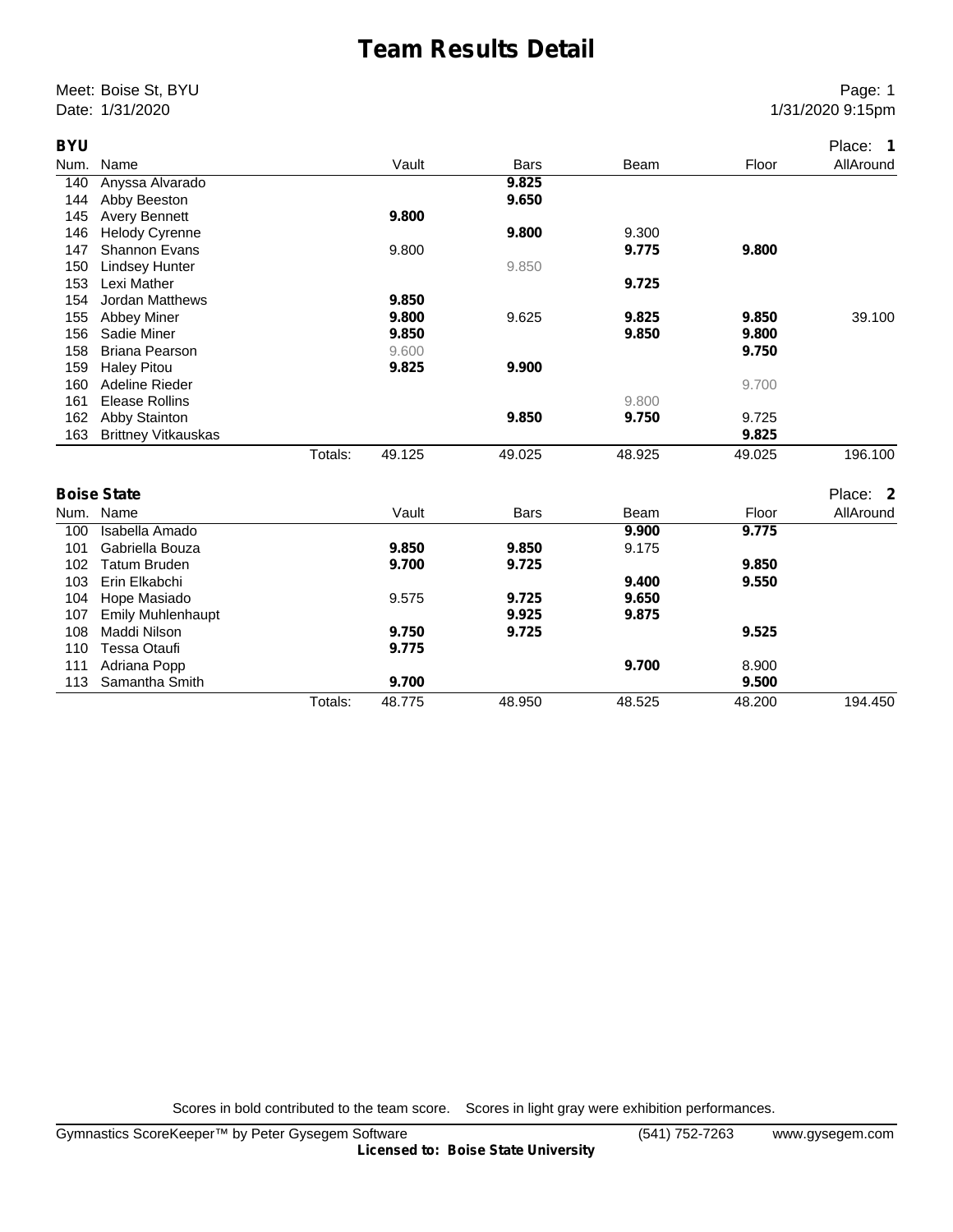#### **All-Around Results**

| Meet: Boise St, BYU<br>Page:<br>Date: 1/31/2020<br>1/31/2020 9:16pm |                     |             |            |       |             |       |       |        |
|---------------------------------------------------------------------|---------------------|-------------|------------|-------|-------------|-------|-------|--------|
|                                                                     | Place Num HTR* Name |             | Геаm       | Vault | <b>Bars</b> | Beam  | Floor | Score  |
|                                                                     | 155                 | Abbey Miner | <b>BYU</b> | 9.800 | 9.625       | 9.825 | 9.850 | 39.100 |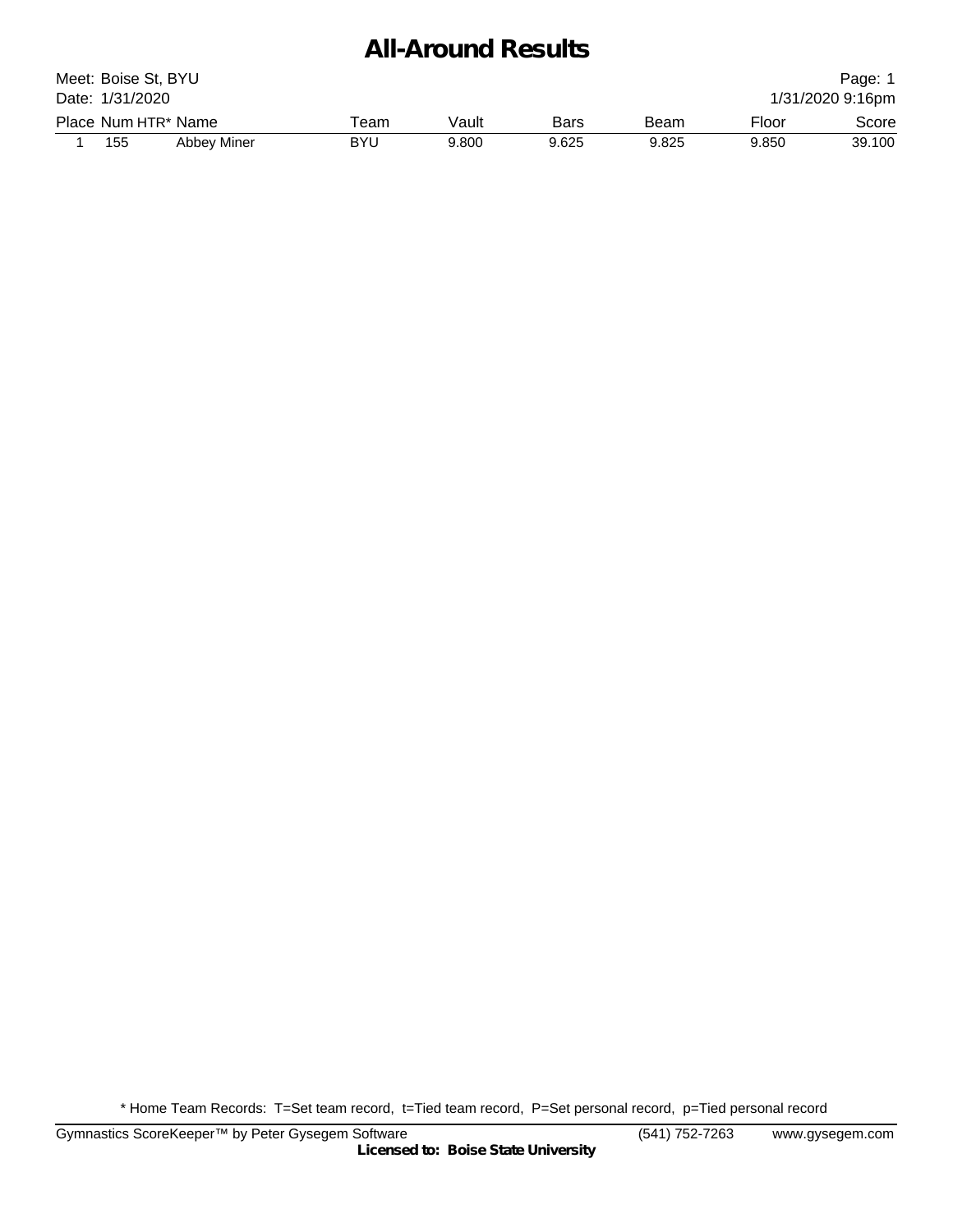#### **Individual Results on Vault**

Meet: Boise St, BYU Date: 1/31/2020

Page: 1 1/31/2020 9:16pm

|    | Place Number HTR* Name |    |                        | Team Name          | Score |
|----|------------------------|----|------------------------|--------------------|-------|
|    | 101                    | P  | Gabriella Bouza        | <b>Boise State</b> | 9.850 |
|    | 154                    |    | <b>Jordan Matthews</b> | <b>BYU</b>         | 9.850 |
| 1  | 156                    |    | Sadie Miner            | <b>BYU</b>         | 9.850 |
| 4  | 159                    |    | <b>Haley Pitou</b>     | <b>BYU</b>         | 9.825 |
| 5  | 145                    |    | <b>Avery Bennett</b>   | <b>BYU</b>         | 9.800 |
| 5  | 155                    |    | <b>Abbey Miner</b>     | <b>BYU</b>         | 9.800 |
| 5  | 147                    |    | <b>Shannon Evans</b>   | <b>BYU</b>         | 9.800 |
| 8  | 110                    | P. | Tessa Otaufi           | <b>Boise State</b> | 9.775 |
| 9  | 108                    | P  | Maddi Nilson           | <b>Boise State</b> | 9.750 |
| 10 | 113                    |    | Samantha Smith         | <b>Boise State</b> | 9.700 |
| 10 | 102                    |    | <b>Tatum Bruden</b>    | <b>Boise State</b> | 9.700 |
| 12 | 104                    |    | Hope Masiado           | <b>Boise State</b> | 9.575 |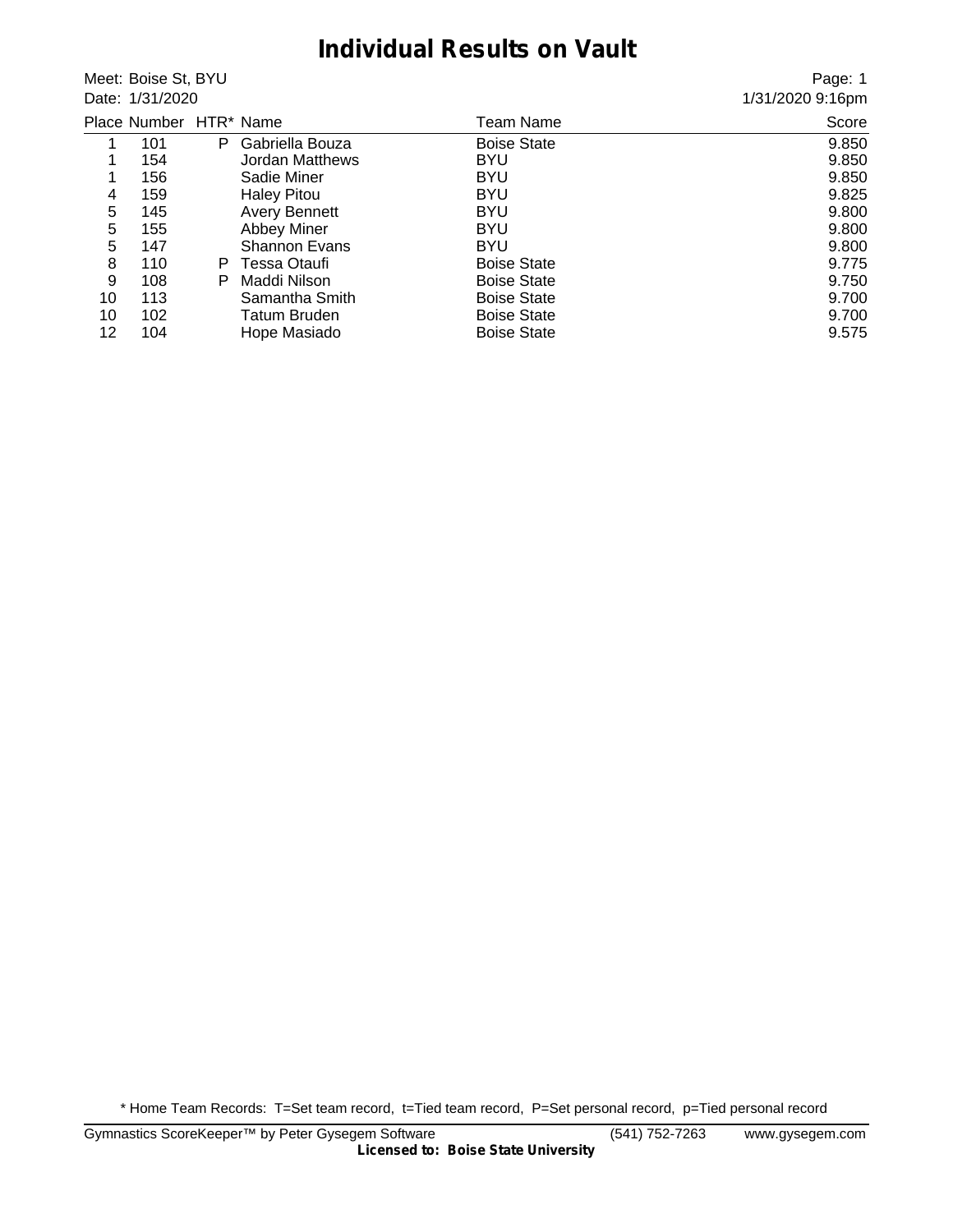#### **Individual Results on Uneven Parallel Bars**

Meet: Boise St, BYU Date: 1/31/2020

Page: 1 1/31/2020 9:16pm

|    | Place Number HTR* Name |    |                          | Team Name          | Score |
|----|------------------------|----|--------------------------|--------------------|-------|
|    | 107                    | D  | <b>Emily Muhlenhaupt</b> | <b>Boise State</b> | 9.925 |
| 2  | 159                    |    | <b>Haley Pitou</b>       | <b>BYU</b>         | 9.900 |
| 3  | 101                    |    | Gabriella Bouza          | <b>Boise State</b> | 9.850 |
| 3  | 162                    |    | Abby Stainton            | <b>BYU</b>         | 9.850 |
| 5  | 140                    |    | Anyssa Alvarado          | <b>BYU</b>         | 9.825 |
| 6  | 146                    |    | <b>Helody Cyrenne</b>    | <b>BYU</b>         | 9.800 |
| 7  | 102                    |    | Tatum Bruden             | <b>Boise State</b> | 9.725 |
|    | 104                    | P. | Hope Masiado             | <b>Boise State</b> | 9.725 |
|    | 108                    |    | Maddi Nilson             | <b>Boise State</b> | 9.725 |
| 10 | 144                    |    | Abby Beeston             | <b>BYU</b>         | 9.650 |
| 11 | 155                    |    | <b>Abbey Miner</b>       | BYU                | 9.625 |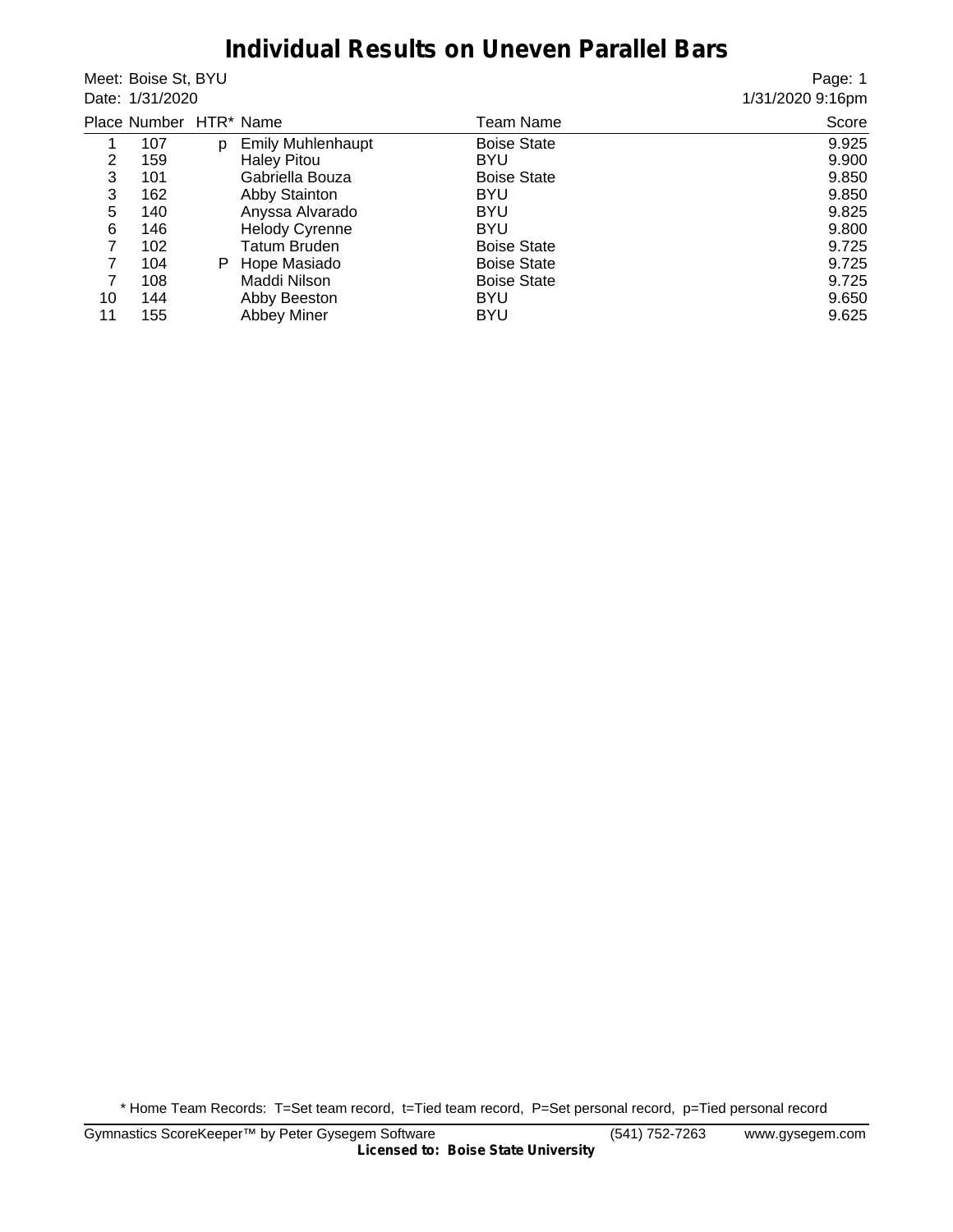## **Individual Results on Balance Beam**

Meet: Boise St, BYU Date: 1/31/2020

Page: 1 1/31/2020 9:16pm

|    | Place Number HTR* Name |    |                          | Team Name          | Score |
|----|------------------------|----|--------------------------|--------------------|-------|
| 1  | 100                    |    | Isabella Amado           | <b>Boise State</b> | 9.900 |
| 2  | 107                    | P. | <b>Emily Muhlenhaupt</b> | <b>Boise State</b> | 9.875 |
| 3  | 156                    |    | Sadie Miner              | <b>BYU</b>         | 9.850 |
| 4  | 155                    |    | <b>Abbey Miner</b>       | <b>BYU</b>         | 9.825 |
| 5  | 147                    |    | <b>Shannon Evans</b>     | <b>BYU</b>         | 9.775 |
| 6  | 162                    |    | Abby Stainton            | <b>BYU</b>         | 9.750 |
| 7  | 153                    |    | Lexi Mather              | <b>BYU</b>         | 9.725 |
| 8  | 111                    | P. | Adriana Popp             | <b>Boise State</b> | 9.700 |
| 9  | 104                    |    | Hope Masiado             | <b>Boise State</b> | 9.650 |
| 10 | 103                    | P. | Erin Elkabchi            | <b>Boise State</b> | 9.400 |
| 11 | 146                    |    | <b>Helody Cyrenne</b>    | BYU                | 9.300 |
| 12 | 101                    |    | Gabriella Bouza          | <b>Boise State</b> | 9.175 |